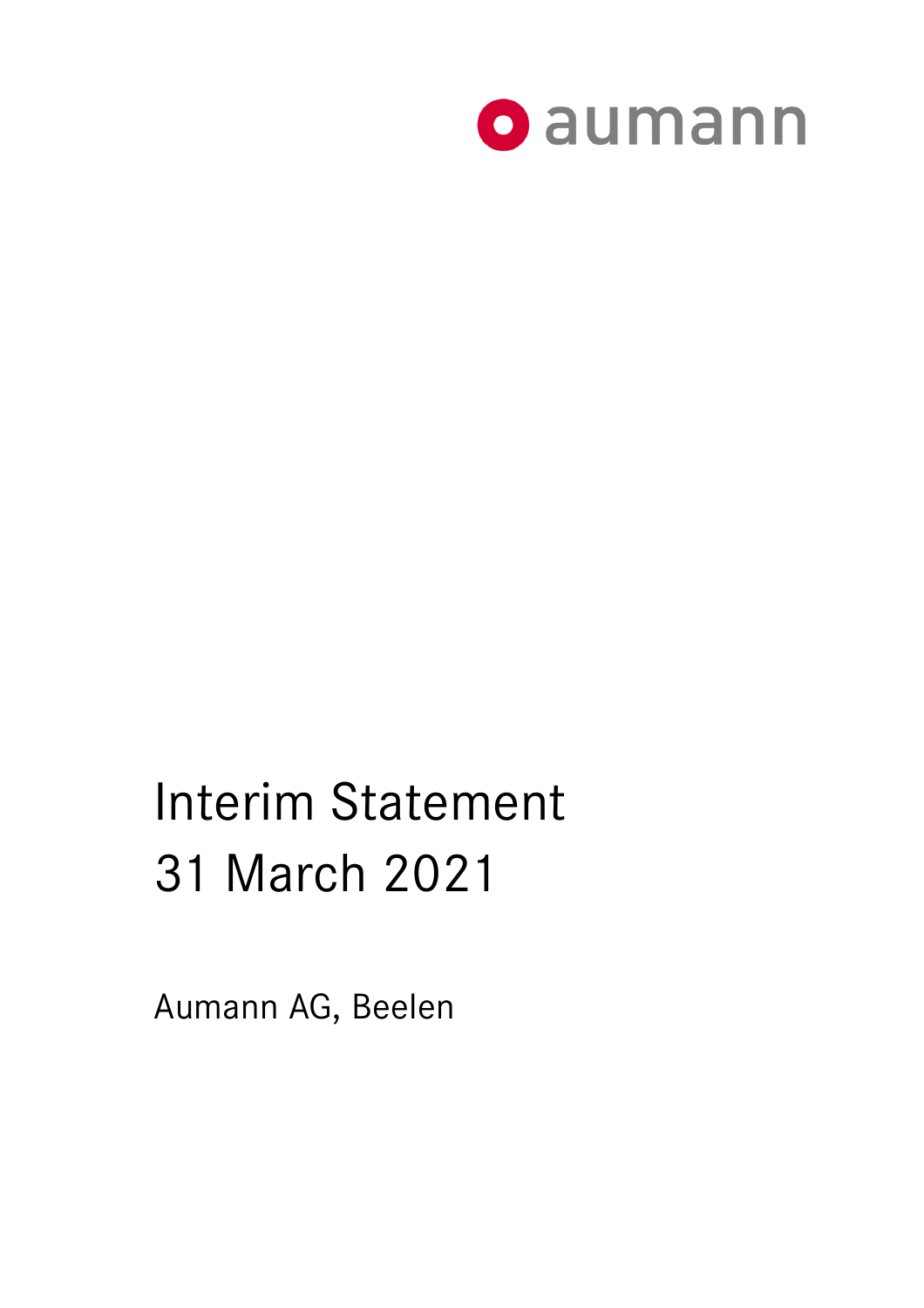# **Aumann in figures**

| Three months                   | 2021        | 2020        | $\triangle$ 2021 / |
|--------------------------------|-------------|-------------|--------------------|
| (unaudited)                    |             |             | 2020               |
|                                | <b>IFRS</b> | <b>IFRS</b> |                    |
|                                | €k          | €k          | $\%$               |
| Order backlog                  | 116.690     | 124.432     | $-6,2$             |
| Order intake                   | 50.532      | 38.354      | 31,8               |
| thereof E-mobility             | 44.660      | 13.896      | 221,4              |
| Earning figures (adjusted)*    |             |             |                    |
| Revenue                        | 36.413      | 48.090      | $-24,3$            |
| thereof E-mobility             | 22.784      | 29.806      | $-23,6$            |
| Operating performance          | 36.502      | 48.316      | $-24,5$            |
| Total performance              | 38.103      | 48.953      | $-22,2$            |
| Cost of materials              | $-21.692$   | $-26.542$   | $-18,3$            |
| Staff costs                    | $-15.223$   | $-17.865$   | $-14,8$            |
| <b>EBITDA</b>                  | $-518$      | 1.532       | $-133,8$           |
| <b>EBITDA</b> margin           | $-1,4%$     | 3,2%        |                    |
| <b>EBIT</b>                    | $-1.635$    | 435         | $-475,9$           |
| <b>EBIT</b> margin             | $-4,5%$     | 0,9%        |                    |
| EBT                            | $-1.873$    | 171         | $-1.195,3$         |
| <b>EBT</b> margin              | $-5,1%$     | 0,4%        |                    |
| <b>Consolidated net profit</b> | $-1.273$    | 94          | $-1.454,3$         |
| Number of shares               | 15.250      | 15.250      | 0,0                |
| eps in €**                     | $-0,08$     | 0,01        | $-900,0$           |
|                                |             |             |                    |
| Figures from the statement     | 31 Mar      | 31 Dec      |                    |
| of financial position          | €k          | €k          | $\%$               |
| Non-current assets             | 112.561     | 103.170     | 9,1                |
| Current assets                 | 169.749     | 184.811     | $-8,1$             |
| there of cash and equivalents  | 93.777      | 90.234      | 3,9                |
| Issued capital (share capital) | 15.250      | 15.250      | 0,0                |
| Other equity                   | 171.511     | 171.088     | 0,2                |
| Total equity                   | 186.761     | 186.338     | 0,2                |
| Equity ratio                   | 66,2%       | 64,7%       |                    |
| Non-current liabilities        | 36.969      | 39.503      | $-6,4$             |
| <b>Current liabilities</b>     | 58.580      | 62.140      | $-5,7$             |
| <b>Total assets</b>            | 282.310     | 287.981     | $-2,0$             |
| Net debt (-) or                |             |             |                    |
| net cash (+) ***               | 77.781      | 73.146      | 6,3                |
|                                |             |             |                    |
| <b>Employees</b>               | 897         | 1.077       | $-16,7$            |

\* For details of adjustments please see the information on financial position and financial performance.

\*\* Based on shares outstanding on 31 March 2021.

\*\*\* This figure includes securities.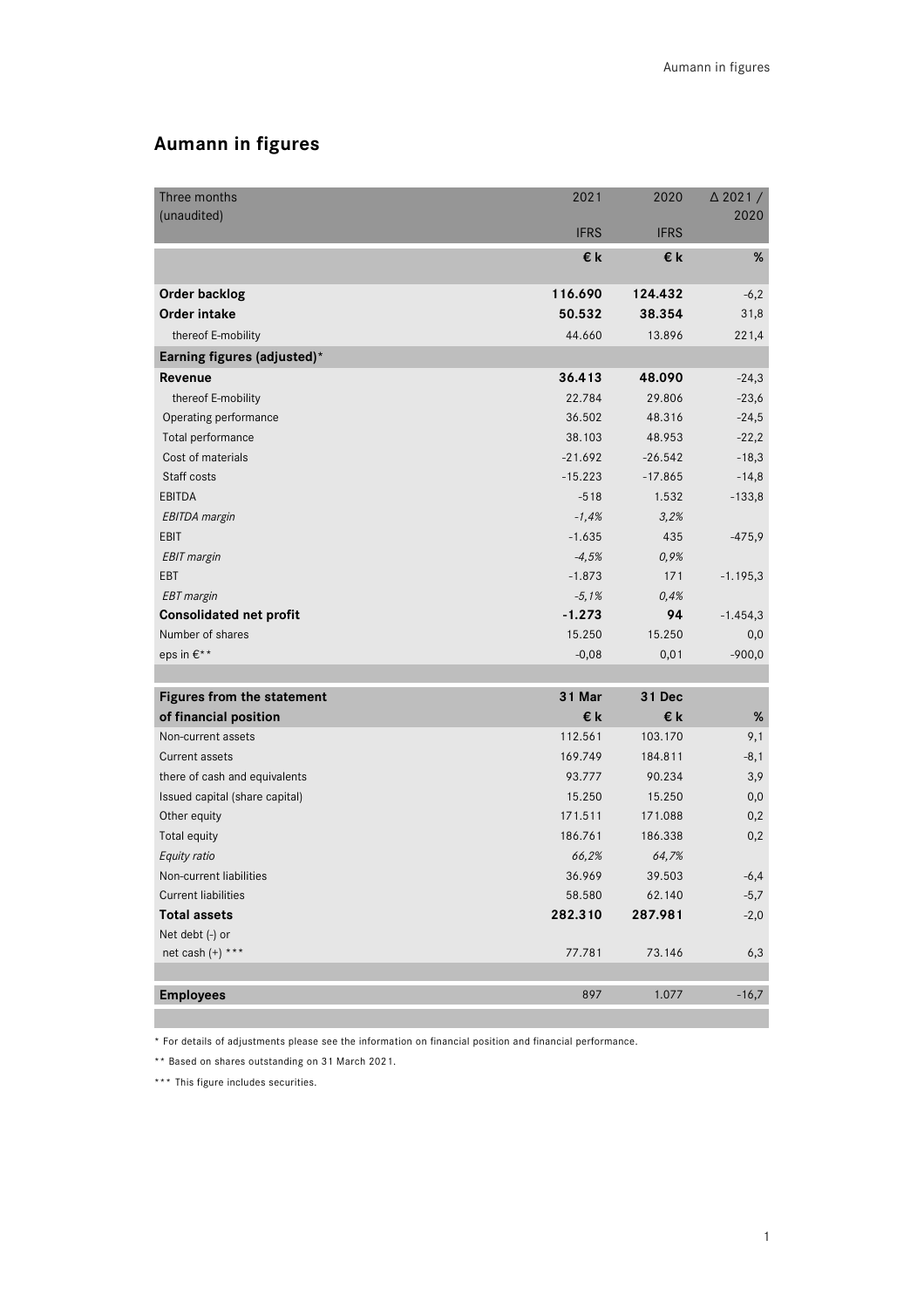### **Business performance, financial position and financial performance**

#### **Business performance**

The economy as a whole had a slow start to the year in Europe. The COVID-19 pandemic and the associated measures to combat it continue to be a burden. In the further course of the year, however, the partly extensive economic stimulus measures and rising vaccination levels among the population should lead to a gradual normalisation of the general conditions. Even though there will not be a return to pre-crisis levels in 2021, the International Monetary Fund (IMF) is retaining its forecast for a significant recovery in global production.

According to figures published by the German Association of the Automotive Industry (VDA), demand for cars was up on the biggest automotive markets in the first quarter of 2021. Car sales of 5.0 million new vehicles in China rose significantly by 76%. In the US, the volume of light vehicle sales (cars and light trucks) climbed by a respectable 11% to around 3.9 million vehicles in the first quarter. The European car market alone was barely able to improve: new registrations rose by just 1% to 3.1 million units. The course of the pandemic with its staggered effects in the individual regions is one of several reasons for this. Despite the significant recovery in car sales, pre-crisis levels have not yet been reached again. Car sales in China and the United States are approximately 3% below the respective levels for the first quarter of 2019. In Europe, the massive shortfall as against the first quarter of 2019 is almost 27%.

Against this backdrop, Aumann AG increased its order intake in the first quarter of 2021 by 31.8% yearon-year to €50.5 million. Revenues declined to €36.4 million in the first three months against the backdrop of the subdued order intake in the previous year. The E-mobility segment accounted for 62.6% of total revenues. Due to non-recurring expenses for concept and process validation, EBITDA in the first quarter was €-0.5 million, corresponding to an EBITDA margin of -1.4%.

The E-mobility segment's order intake jumped to €44.7 million in the first quarter and therefore more than tripled compared to the same period last year. The E-Mobility segment's share of total order intake thus rose to 88.4%. Aumann has succeeded in winning a major contract in the field of battery technology with particularly good prospects. The company will develop highly automated production lines for the assembly of high-voltage batteries on behalf of a premium carmaker. The new solution will become a key technological pillar for the carmaker's electrification path and provides for further scalability across the associated production platform.

The increased order intake in the E-mobility segment underlines Aumann's technological expertise in automation solutions for electric drivetrains and battery systems. The company's strategic positioning in the electromobility market is proving to have a promising future, despite the challenges of the past two years. Thanks to a more flexible company structure, a liquidity position of € 93.8 million and a solid equity ratio of 66.2 %, Aumann has sufficient room to manoeuvre and improve the company's standing considerably in 2021.

#### **Financial position and financial performance**

The consolidated revenue of the Aumann Group declined by 24.3% to  $\epsilon$ 36.4 million (previous year: €48.1 million).

EBITDA came to  $\epsilon$ -0.5 million by March (previous year:  $\epsilon$ 1.5 million). After depreciation and amortisation of €1.1 million, the Aumann Group's EBIT amounted to €-1.6 million (previous year: €0.4 million). The financial result for the first three months was  $\epsilon$ -0.2 million with EBT of  $\epsilon$ -1.9 million (previous year: €0.2 million). Consolidated net profit amounted to €-1.3 million (previous year: €0.1 million) or €-0.08 per share (based on an average of 15,250,000 shares outstanding) in the first three months. Earnings were adjusted for the write-downs on hidden reserves at Aumann Limbach-Oberfrohna GmbH. Adjusted EBIT totalled €-1.6 million.

Order intake amounted to €50.5 million by March 2021. The order backlog came to €116.7 million in the first three months.

The Group's equity amounted to €186.8 million on 31 March 2021 (31 December 2020: €186.3 million). Based on total consolidated assets of  $E286.2$  million, the equity ratio was 66.2%.

Working capital has fallen by €5.4 million since 31 December 2020.

Financial liabilities declined by €1.1 million to €16.0 million as at 31 March 2021 (31 December 2020: €17.1 million). Cash funds, including securities, totalled €93.8 million (31 December 2020: €90.2 million). Accordingly, net cash from the above liabilities and cash items amounted to €77.8 million as against €73.1 million on 31 December 2020.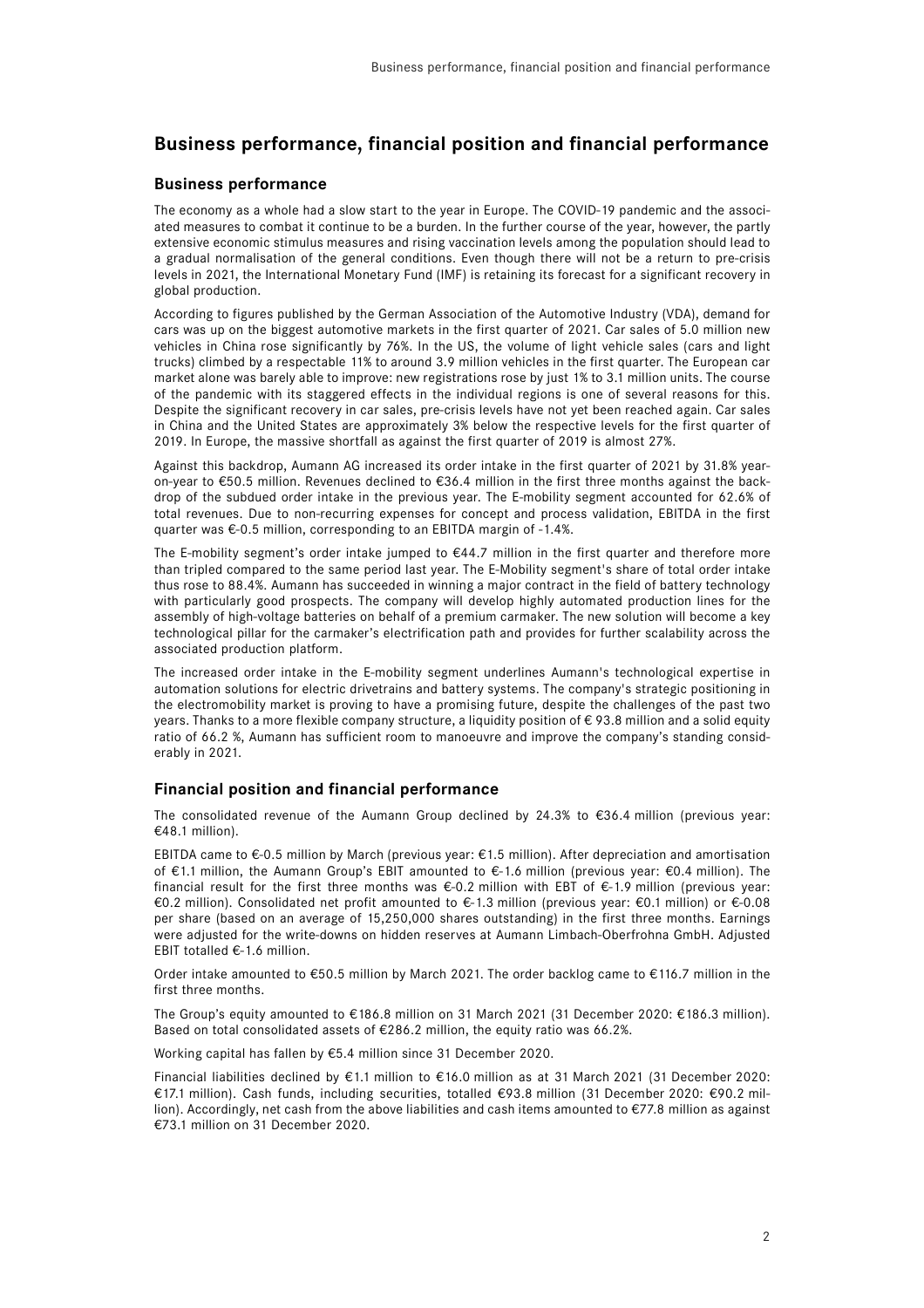#### **Segments**

Revenue in the e-mobility segment contracted by 23.6% year-on-year to €22.8 million as at 31 March 2021. The segment's EBITDA amounted to €-1.3 million after the first three months (previous year: €1.4 million). EBIT totalled €-2.0 million (previous year: €0.7 million). Order intake in E-mobility totalled €44.7 million. Revenue in the Classic segment amounted to €13.6 million for the first quarter of the year (previous year: €18.3 million). Segment EBITDA came to €0.3 million as against the prior-year figure of €0.1 million. EBIT totalled €-0.1 million (previous year: €-0.3 million). Order intake in the Classic segment amounted to €5.9 million.

#### **Outlook**

In light of the weak incoming orders in the previous year, management is forecasting revenue of €160 million with an EBITDA margin of between -2.5% and +2.5% in the 2021 financial year. Aumann is currently seeing first signs of a market recovery, and therefore assumes that order intake will recover.

Beelen, 17 May 2021

The Executive Board of Aumann AG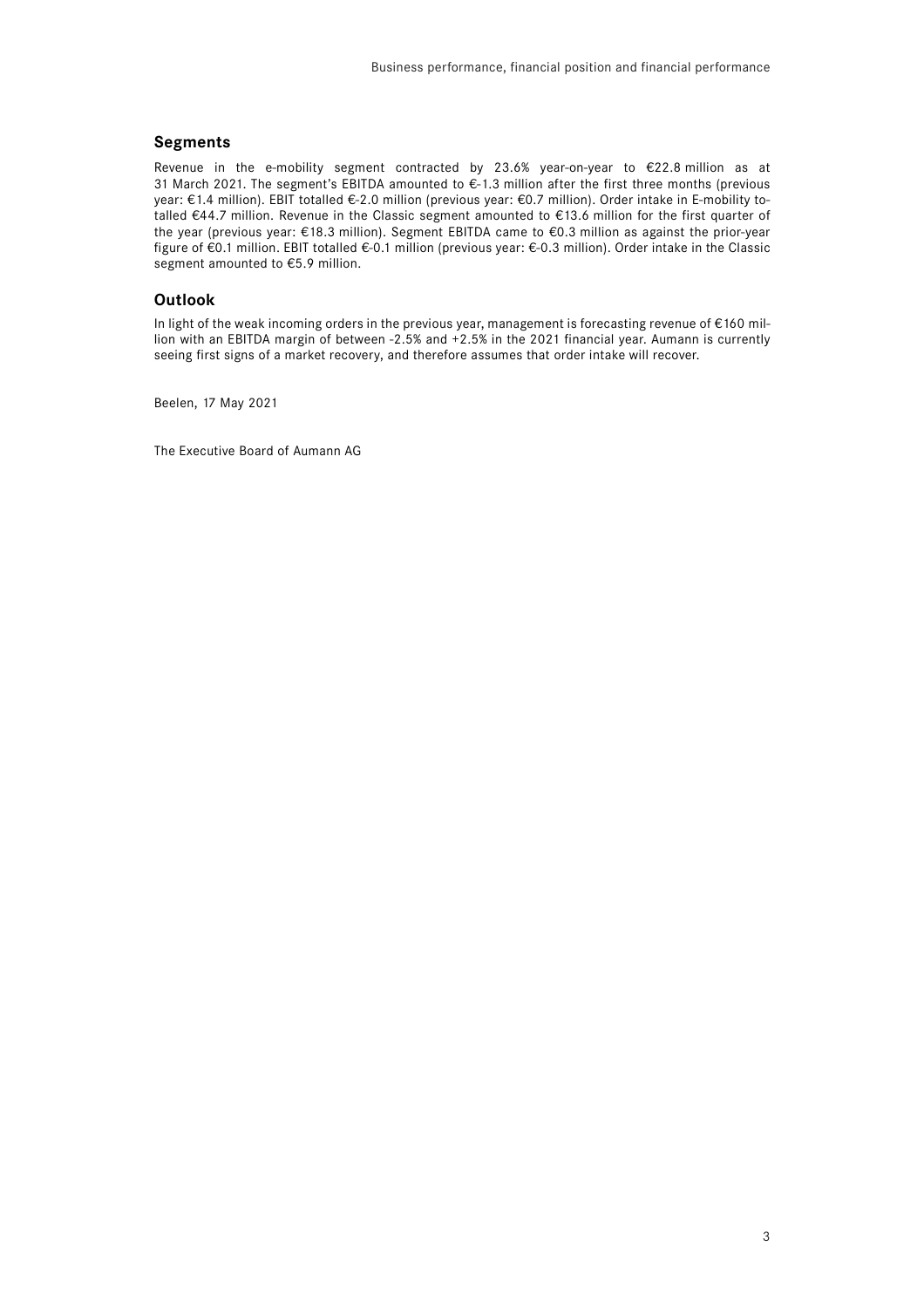| IFRS consolidated statement of comprehensive income | $1$ lan -   | $1$ lan -    |
|-----------------------------------------------------|-------------|--------------|
| (unaudited)                                         | 31 Mar 2021 | 31 Mar 2020  |
|                                                     | $\n  \in$   | $\epsilon$ k |
| Revenue                                             | 36.413      | 48.090       |
| Increase $(+)$ / decrease $(-)$ in finished goods   |             |              |
| and work in progress                                | 89          | 226          |
| <b>Operating performance</b>                        | 36.502      | 48.316       |
| Capitalised development costs                       | 556         | 163          |
| Other operating income                              | 1.045       | 420          |
| <b>Total performance</b>                            | 38.103      | 48.899       |
| Cost of raw materials and supplies                  | $-16.792$   | $-20.853$    |
| Cost of purchased services                          | $-4.900$    | $-5.689$     |
| <b>Cost of materials</b>                            | $-21.692$   | $-26.542$    |
| Wages and salaries                                  | $-11.401$   | $-13.610$    |
| Social security                                     |             |              |
| and pension costs                                   | $-3.822$    | $-4.197$     |
| <b>Staff costs</b>                                  | $-15.223$   | $-17.807$    |
| Other operating expenses                            | $-1.706$    | $-3.019$     |
| Earnings before interest, taxes, depreciation,      |             |              |
| and amortisation (EBITDA)                           | $-518$      | 1.531        |
| Amortisation and depreciation expense               | $-1.132$    | $-1.112$     |
| Earnings before interest and taxes (EBIT)           | $-1.650$    | 419          |
| Other interest and similar income                   | 4           | 31           |
| Interest and similar expenses                       | $-242$      | $-295$       |
| Net finance costs                                   | $-238$      | $-264$       |
| <b>Earnings before taxes (EBT)</b>                  | $-1.888$    | 155          |
| Income tax expense                                  | 622         | $-46$        |
| Other taxes                                         | $-17$       | $-26$        |
| <b>Consolidated net profit</b>                      | $-1.283$    | 83           |
| Earnings per share (in $\epsilon$ )                 | $-0,08$     | 0,01         |
|                                                     |             |              |

## **Consolidated statement of comprehensive income**

| IFRS consolidated statement of comprehensive income | 1 Ian $-$ | 1 Ian $-$               |
|-----------------------------------------------------|-----------|-------------------------|
| (unaudited)                                         |           | 31 Mar 2021 31 Mar 2020 |
|                                                     | €k        | $\epsilon$ k            |
| <b>Consolidated net profit</b>                      | $-1.283$  | 83                      |
| Currency translation differences                    | 193       | 18                      |
| FairValue Reserve                                   | 1.513     | $-2.601$                |
| Other comprehensive income after taxes              | 1.706     | $-2.583$                |
| Comprehensive income for the reporting period       | 423       | $-2.500$                |
|                                                     |           |                         |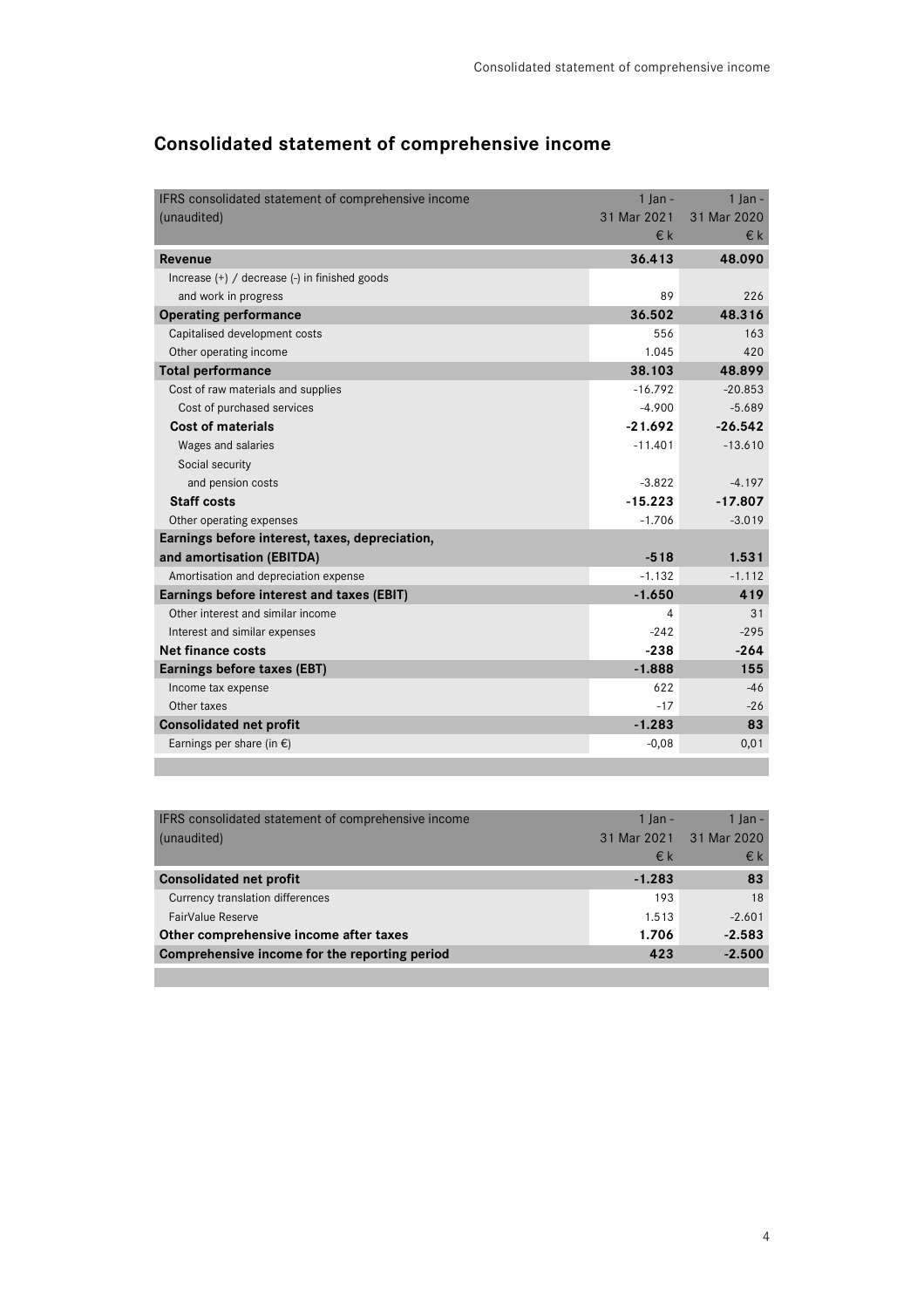| Statement of financial position                            | 31 Mar 2021 | 31 Dec 2020 |
|------------------------------------------------------------|-------------|-------------|
| Assets (IFRS)                                              | unaudited   | audited     |
|                                                            | €k          | €k          |
| <b>Non-current assets</b>                                  |             |             |
| Own produced intanbible assets                             | 9.792       | 9.518       |
| Concessions, industrial property rights and similar rights | 446         | 503         |
| Goodwill                                                   | 38.484      | 38.484      |
| Advance payments                                           | 1.521       | 1.145       |
| Intangible assets                                          | 50.243      | 49.650      |
| Land and buildings                                         |             |             |
| including buildings on third-party land                    | 24.903      | 25.134      |
| Technical equipment and machinery                          | 3.291       | 3.452       |
| Other equipment, operating and office equipment            | 3.333       | 3.602       |
| Advance payments and assets under development              | 403         | 413         |
| Property, plant and equipment                              | 31.930      | 32.601      |
| <b>Financial assets</b>                                    | 29.902      | 20.444      |
| Deferred tax assets                                        | 486         | 475         |
|                                                            | 112.561     | 103.170     |
| <b>Current assets</b>                                      |             |             |
| Raw materials and supplies                                 | 1.631       | 1.776       |
| Work in progress                                           | 2.020       | 1.314       |
| Finished goods                                             | 149         | 149         |
| Advance payments                                           | 3.303       | 4.949       |
| <b>Inventories</b>                                         | 7.103       | 8.188       |
| Trade receivables                                          | 23.512      | 31.108      |
| Receivables from construction contracts                    | 70.326      | 70.906      |
| Other current assets                                       | 4.933       | 4.819       |
| <b>Trade receivables</b>                                   |             |             |
| and other current assets                                   | 98.771      | 106.833     |
| <b>Securities</b>                                          | 356         | 340         |
| Cash in hand                                               | 9           | 9           |
| <b>Bank balances</b>                                       | 63.510      | 69.441      |
| Cash in hand, bank balances                                | 63.519      | 69.450      |
|                                                            | 169.749     | 184.811     |
| <b>Total assets</b>                                        | 282.310     | 287.981     |
|                                                            |             |             |

# **Consolidated statement of financial position**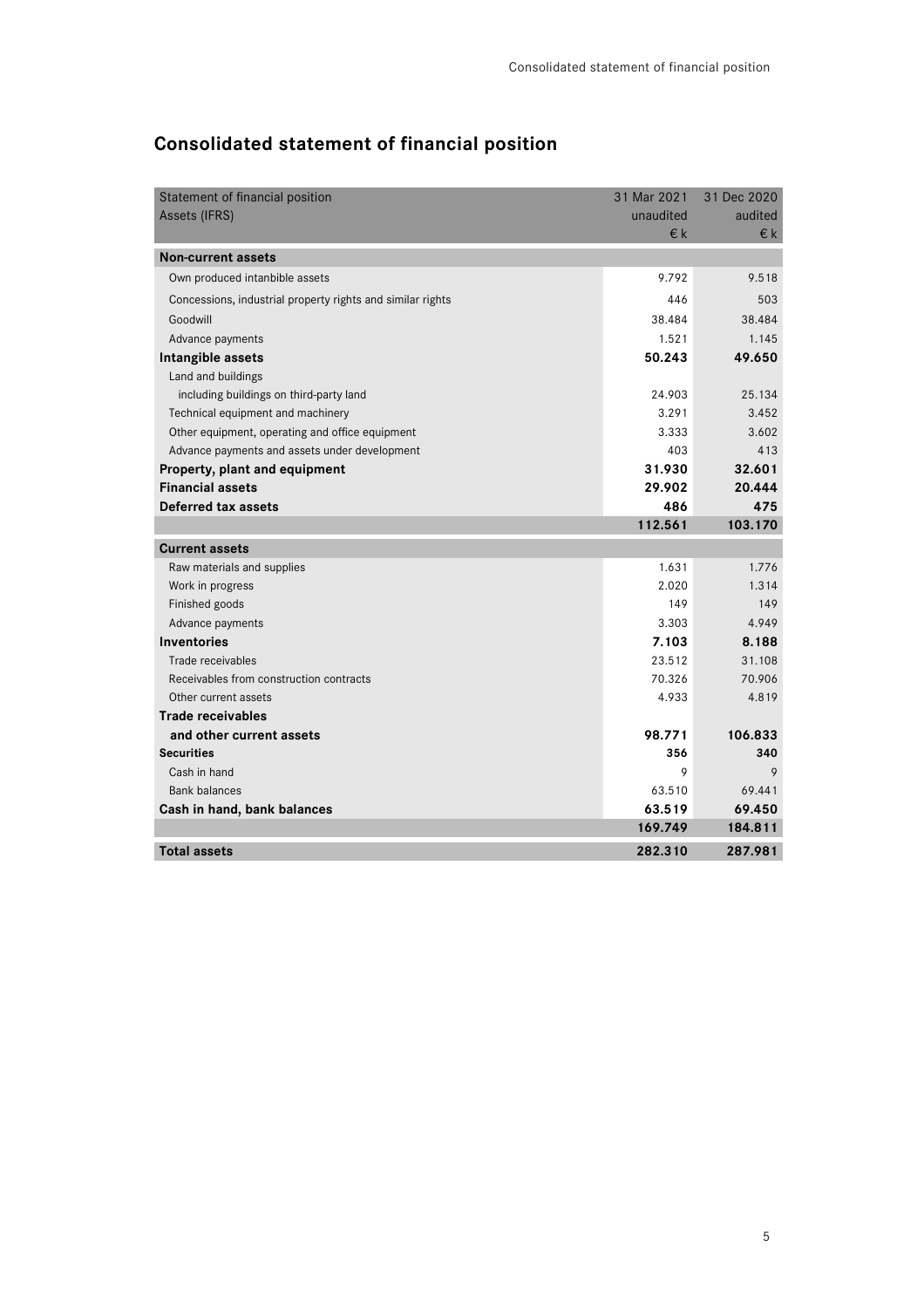| Statement of financial position           | 31 Mar 2021 | 31 Dec 2020  |
|-------------------------------------------|-------------|--------------|
| Equity and liabilities (IFRS)             | unaudited   | audited      |
|                                           | $\n  \in$   | $\epsilon$ k |
| <b>Equity</b>                             |             |              |
| <b>Issued capital</b>                     | 15.250      | 15.250       |
| Capital reserve                           | 140.917     | 140.918      |
| Retained earnings                         | 30.594      | 30.170       |
|                                           | 186.761     | 186.338      |
| <b>Non-current liabilities</b>            |             |              |
| Pension provisions                        | 22.246      | 22.246       |
| Liabilities to banks                      | 11.062      | 11.992       |
| Liabilities from Leasing                  | 627         | 753          |
| Other provisions                          | 813         | 838          |
| Other liabilities                         | 978         | 1.005        |
| Deferred tax liabilities                  | 1.243       | 2.669        |
|                                           | 36.969      | 39.503       |
| <b>Current liabilities</b>                |             |              |
| Liabilities to banks                      | 3.719       | 3.719        |
| Liabilities from Leasing                  | 588         | 623          |
| Contractual obligations                   | 6.121       | 3.878        |
| Trade payables                            | 18.741      | 25.878       |
| Other liabilities                         | 1.940       | 2.344        |
| Restructuring provisions                  | 7.089       | 7.517        |
| Provisions with the nature of a liability | 7.177       | 5.894        |
| Tax provisions                            | 1.063       | 1.124        |
| Other provisions                          | 12.142      | 11.163       |
|                                           | 58.580      | 62.140       |
| <b>Total equity and liabilities</b>       | 282.310     | 287.981      |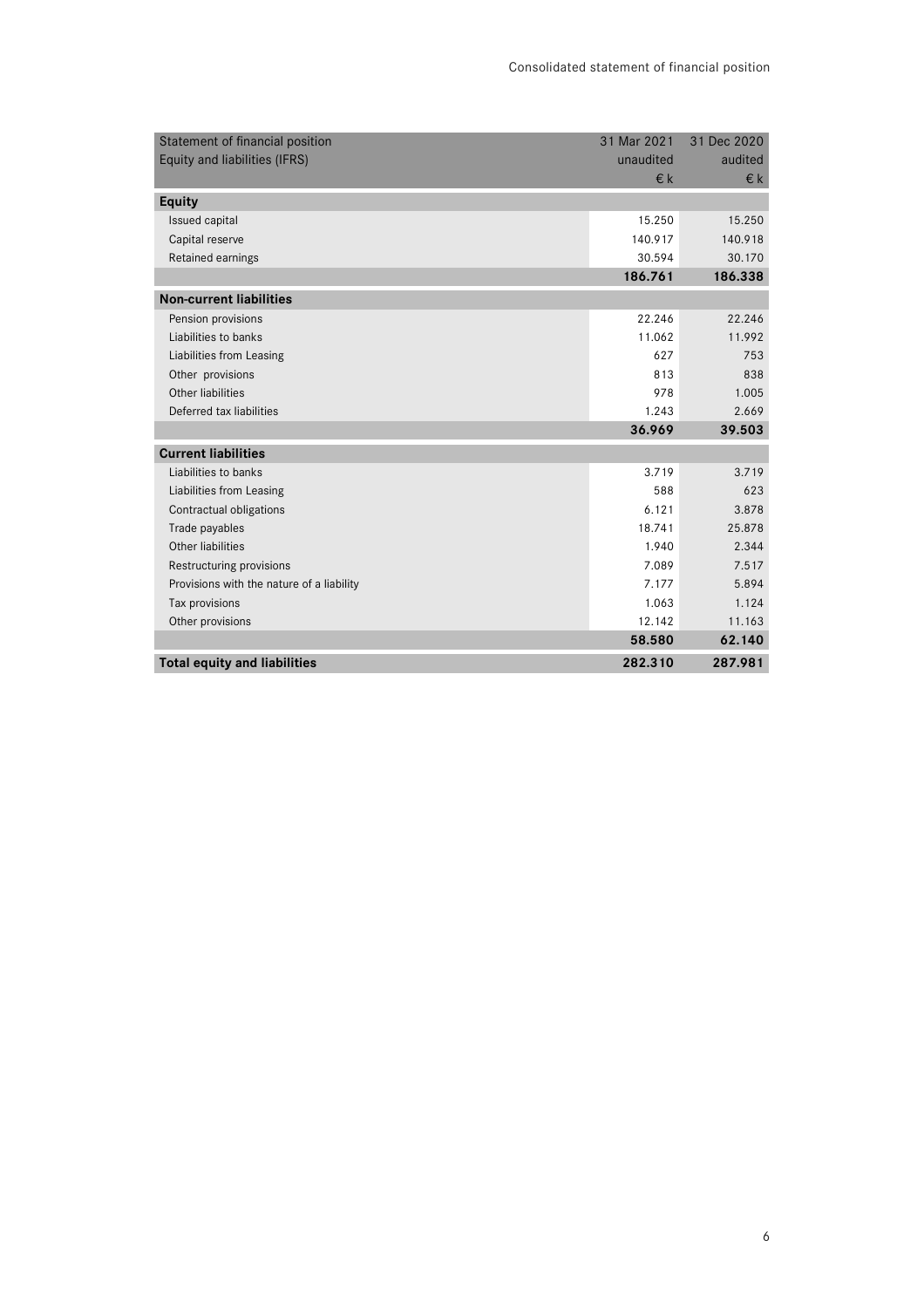## **Consolidated statement of cash flows**

| Consolidated statement of cash flows                            | $1$ Jan -        | $1$ Jan -        |
|-----------------------------------------------------------------|------------------|------------------|
| (unaudited)                                                     | 31 Mar 2021      | 31 Mar 2020      |
|                                                                 | €k               | €k               |
| 1. Cash flow from operating activities                          |                  |                  |
| Earnings before interest and taxes (EBIT)                       | $-1.650$         | 419              |
| Adjustments for non-cash transactions                           |                  |                  |
| Write-downs on non-current assets                               | 1.132            | 1.112            |
| Increase (+) / decrease (-) in provisions                       | 526              | $-2.723$         |
| Losses $(+)$ / Gains $(-)$ for disposel of assets               | 0                | $\mathbf{0}$     |
| Other non-cash expenses / income                                | 29               | 20               |
|                                                                 | 1.687            | $-1.591$         |
| Change in working capital:                                      |                  |                  |
| Increase (-) / decrease (+) in inventories, trade receivables   |                  |                  |
| and other assets                                                | 9.458            | 20.761           |
| Decrease (-) / increase (+) in trade payables                   |                  |                  |
| and other liabilities                                           | $-4.042$         | $-16.079$        |
|                                                                 | 5.416            | 4.682            |
| Income taxes paid $(-)$ / received $(+)$                        | $-1.183$         | $-910$           |
| Interest received                                               | 4                | 30               |
|                                                                 | $-1.179$         | $-880$           |
| Cash flow from operating activities                             | 4.274            | 2.630            |
| 2. Cash flow from investing activities                          |                  |                  |
| Investments (-) / divestments (+) intangible assets             | $-933$           | $-177$           |
| Investments (-) / divestments (+) property, plant and equipment | $-109$           | $-688$           |
| assets and securities                                           | $-7.961$         | $-2.828$         |
| Remaining purchase price payment ALIM                           | 0                | $\Omega$         |
| Cash flow from investing activities                             | $-9.003$         | $-3.693$         |
| 3. Cash flow from financing activities                          |                  |                  |
| Profit distribution to shareholders                             | 0                | 0                |
| Proceeds from borrowing financial loans                         | 0                | $\Omega$         |
| Repayments of financial loans                                   | $-1.093$         | $-1.106$         |
| Interest payments                                               | $-196$           | $-294$           |
| Cash flow from financing activities                             | $-1.289$         | $-1.400$         |
| Cash and cash equivalents at end of period                      |                  |                  |
| Change in cash and cash equivalents                             |                  |                  |
| (Subtotal 1-3)                                                  | $-6.018$         | $-2.463$         |
| Effects of changes in foreign exchange rates (non-cash)         | 87               | -8               |
| Cash and cash equivalents at start of reporting period          | 69.450           | 78.931           |
| Cash and cash equivalents at end of period                      | 63.519           | 76.460           |
| Composition of cash and cash equivalents                        |                  |                  |
| Cash in hand                                                    | 9                | 6                |
| <b>Bank balances</b>                                            | 63.510           | 76.454           |
|                                                                 |                  |                  |
| Reconciliation to liquidity reserve on 31 March                 | 2021             | 2020             |
| Cash and cash equivalents at end of period<br><b>Securities</b> | 63.519<br>30.258 | 76.460<br>16.558 |
| <b>Liquidity reserve on 30 Sep</b>                              | 93.777           | 93.018           |
|                                                                 |                  |                  |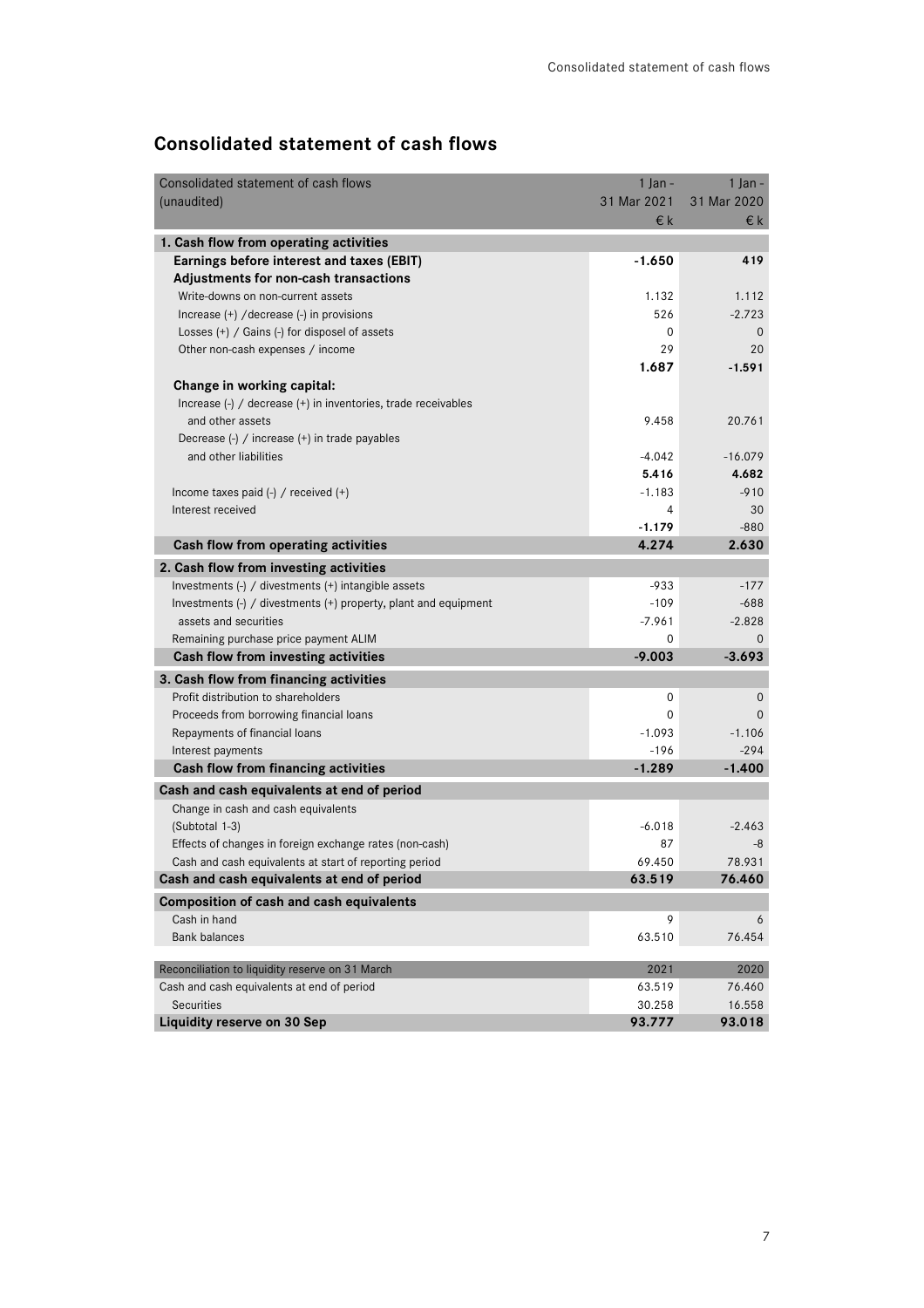# **Segment reporting**

| 1 Jan - 31 Mar 2021                     | Classic | E-mobility | Reconcilation | Group    |
|-----------------------------------------|---------|------------|---------------|----------|
| (unaudited)                             |         |            |               |          |
|                                         | €k      | €k         | €k            | €k       |
| Order backlog                           | 45.468  | 71.222     | 0             | 116.690  |
| <b>Order intake</b>                     | 5.872   | 44.660     | $\mathbf 0$   | 50.532   |
| Revenue from third parties              | 13.629  | 22.784     | $\Omega$      | 36.413   |
| <b>EBITDA</b>                           | 310     | $-1.300$   | 472           | $-518$   |
| Amortisation and depreciation           | $-406$  | $-710$     | $-16$         | $-1.132$ |
| <b>EBIT</b>                             | $-96$   | $-2.010$   | 456           | $-1.650$ |
| <b>Financial result</b>                 | $-24$   | $-219$     | 5             | $-238$   |
| <b>EBT</b>                              | $-120$  | $-2.229$   | 461           | $-1.888$ |
| EBITDA-Margin                           | 2,3%    | $-5,7%$    |               | $-1,4%$  |
| <b>Trade receivables and</b>            |         |            |               |          |
| Receivables from construction contracts | 12.758  | 81.080     | $\Omega$      | 93.838   |
| <b>Contractual obligations</b>          | 1.756   | 4.365      | $\bf{0}$      | 6.121    |
|                                         |         |            |               |          |
| 1 Ian - 31 Mar2020                      | Classic | E-mobility | Reconcilation | Group    |
| (unaudited)                             |         |            |               |          |
|                                         | €k      | $E$ k      | €k            | €k       |
| Order backlog                           | 57.265  | 67.167     | 0             | 124.432  |
| <b>Order intake</b>                     | 24.458  | 13.896     | $\mathbf 0$   | 38.354   |
| Revenue from third parties              | 18.284  | 29.806     | 0             | 48.090   |
| <b>EBITDA</b>                           | 129     | 1.365      | 37            | 1.531    |
| Amortisation and depreciation           | $-428$  | $-669$     | -15           | $-1.112$ |
| <b>EBIT</b>                             | $-299$  | 696        | 22            | 419      |
| <b>Financial result</b>                 | $-83$   | $-212$     | 31            | $-264$   |
| <b>EBT</b>                              | $-382$  | 484        | 53            | 155      |
| EBITDA-Margin                           | 0,7%    | 4,6%       |               | 3,2%     |
| <b>Trade receivables and</b>            |         |            |               |          |
| Receivables from construction contracts | 57.132  | 48.613     | 0             | 105.745  |
| <b>Contractual obligations</b>          | 4.255   | 3.738      | $\bf{0}$      | 7.993    |